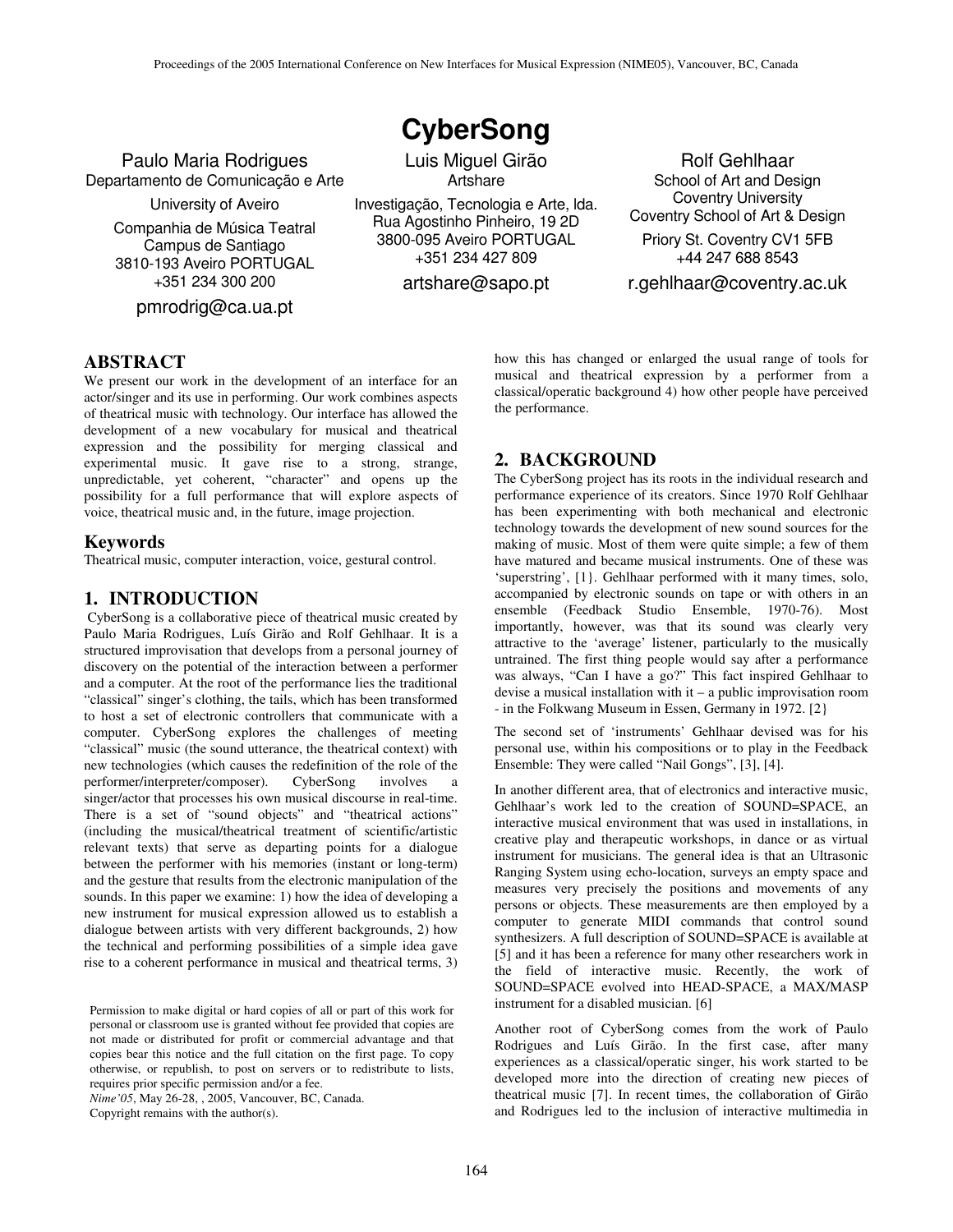theatrical music projects, such as Bach2Cage, where very simple interactive tools were developed in order to integrate both sound and image manipulation in real-time performance [8].

The emergence of a regular academic and artistic collaboration between the three led to the idea of developing an interactive garment that a performer could use in his performance. The idea was inspired by recent developments in wearable computing. The purpose was not, however, the development of a highly sophisticated instrument, but to create a simple and versatile tool that could allow the emergence of theatrical/musical "character", in other words, a "performing being" that would connect the cyber world with the classical music world.

# **3. TECHNICAL ASPECTS**

#### **3.1 Interface: the CyberTails**

A microphone is used to capture the singer/actor's voice and to pass it to a computer where it is stored and processed. The performer has access to the commands of the computer program via sets of electronic circuits implanted in a coat (classical music "tails"). Buttons and sliders allow the performer to trigger or change continuously electrical current (5V). This information is processed by a programmable microprocessor (STAMP 2) and sent as MIDI information to a MAX/MSP patch in a computer (Fig 1)



Fig 1. General scheme of the elements of the CyberTails

A circuit with eight buttons allows the control of functions related with recording and playing audio in real-time. These functions are: start audio (switches on the audio output of the entire program), stop audio (the opposite), record on (activates the recording of the sound into a buffer of fixed size), record off (deactivates the record on), play (plays the contents of the buffer), clear (erases the content of the buffer), loop on (loops the contents of the buffer), loop off (stops the looping). A circuit with two faders controls the length and direction of the loop playing. A circuit with three faders controls two effects, feedback and delay and the dry/wet mix (Fig.2).



Fig.2 Detail of set of controls.

#### **3.2 Max/MSP Programming**

The arquitcture of the Max/MSP program developed for the CyberTails is divided in two types of data. The first one is MIDI data, incoming from de PARALAX micro-processor STAMP2, that as been programmed to receive and convert analog current variation into digital serial communication. The second one is audio data. The program relates this two kinds of information and outputs processed sound as a result.

The MIDI data is composed by start/stop messages coming from the buttons, and value variation messages (0-127) coming from the sliders. Three of them are used to control parameters of the sampling process: start/stop recording and erase. This process is based on a 2000 miliseconds buffer. The playing process has 7 parameters, also controlled by the incoming MIDI data: play, stop, loop on and loop off as start/stop control, and loop length, loop start and loop direction/rate as value variation control. There is also the possibility to record and recall an audio file with the buffer content, but this operation is not controlled by the singer.

After this recording and playing process comes a process chain composed by two effects: LFO and reverberation. The LFO effect has feedback, delay and dry/wet balance parameters controled by incoming MIDI messages, and modulation rate and depth, and panning rate parameters controlled directly in the patch. The reverberation module as reverberation time and dry/wet balance controled by incoming MIDI messages and early reflections time and high frequency rolloff, controlled directly in the patch.

A memory section composed by presets allows to record and recall values to all parameters. This section is associated to a MIDI on/off button that allows to recall these memories. The MIDI control has to be turned off in order to recall the memories, otherwise the program assumes the incoming MIDI values.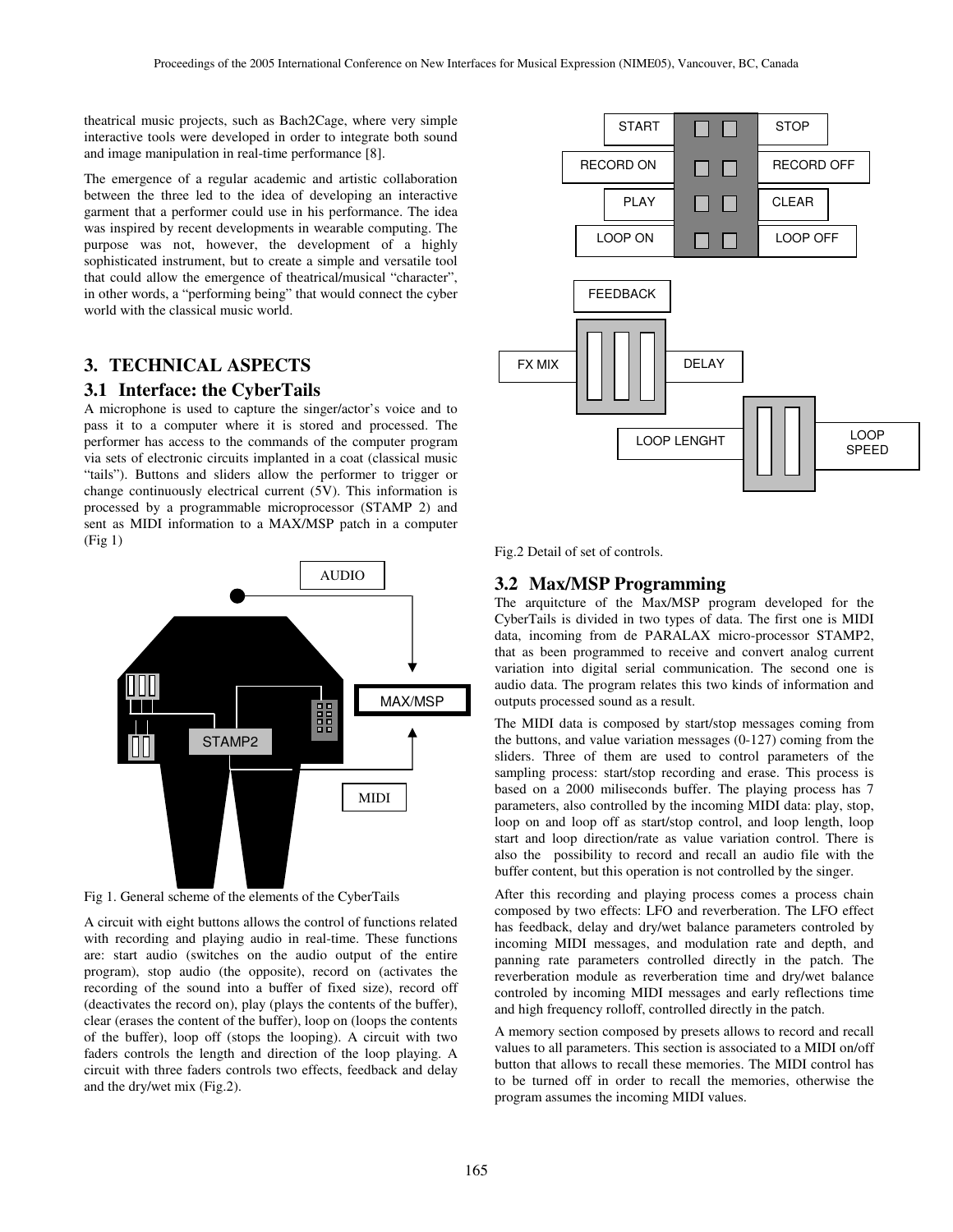All the parameters controlled by the singer can also be controlled by the second performer, due to the fact that all incoming MIDI messages are gated, i.e, the second performer can select to activate or deactivate each parameter control of the singer.

## **4. PERFORMANCE**

Since late 2003 CyberSong has been presented in several circumstances: it has been part of a recital for voice and piano which followed the traditional/classical model, it has been presented in contemporary music concerts (in the line of classical tradition) and in experimental music performances (Fig. 3).



Fig.3 Aspects of a performance of CyberSong

In Discussion we will analyze these different situations and the peculiarities of CyberSong in these contexts. Although CyberSong has a strong improvisational component, we have used also some recurrent elements, both musical and theatrical. Some of them have been notated and that is what we mean by "score", a quite loose indication of sound and theatrical actions that we experimented and found particularly effective.

# **4.1 The musical and theatrical content of CyberSong**

The "score" of CyberSong includes a set of possible "sound objects" that can be arranged by any order decided by the performer. It also includes a set of theatrical/sound actions. The idea of CyberSong is to provide an environment or a musical/theatrical "instrument". It is up to the performers to develop further their own "vocabulary" and to establish a "syntax".

Possible (effective) "sound objects" include: encounters between consonants and vowels, sustained tones that explore microtonal harmony, *melismae*, and *glissandi*, rhythmic patterns built on the repetition of simple phonemes, combinations of voice utterances that involve aspects of the classically trained singer (a fully supported sound or a rich falsetto) with others that are far from that kind of sound/voice "vocabulary" (for example singing inwards, or fine details of unvoiced sounds of the vocal tract, that are possible to use due to the microphone), (Fig.4).

Possible "theatrical actions" include: reading of a text (game like construction, and deconstruction of phrases using words stored in the "buffer"), sound production from daily activities (for example washing the teeth, laughing, crying or playing with sound toys).





Fig.4 Aspects of the "score" of CyberSong.

# **4.2 The role of the singer/actor in the manipulation of the electronic circuits in the CyberTails**

The singer/actor produces his own "sound objects" that can be stored in the computer. The idea is to create constantly new "sound objects", that arise from the combination of new events, with other events that have been previously stored in the computer, and triggered by "play" or "loop on". It is important to observe moments in which there is just the sound of the real voice or just the sound of the voice stored in the computer.

### **4.3 The role of the second performer**

The second performer has direct access (in the Max "patch") to the same parameters that the singer/actor controls, plus a subpatch that controls reverberation. Initially this was, too, part of the CyberTails, but experience showed us that this was something quite difficult to control and that the number of different actions to be performed, by the singer/actor, should be kept within his possibilities. The second performer has a very important role and the piece is truly a dialogue between both performers. It may be necessary, however, to agree upon specific parameters that just one of them will control, or plan specific moments of nondialogue.

## **4.4 The structure and duration of the piece**

It is open: there are no restrictions. Our presentations, so far, have been around 10-12 min. The content and structure has had many forms: the theatrical actions, the objects used, the texts (Schopenhauer, Dawkins or a sentence in a newspaper or heard on the street). We have been always looking for contrast and a sense of balance between sound densities, types of "sound objects", theatrical actions and silence (both musical and visual). We have also worked on a general sense of direction, mainly within partial sections rather than on the all. This sense of direction is frequently the consequence of using "evolutive" processes as the basis for structuring the sound material.